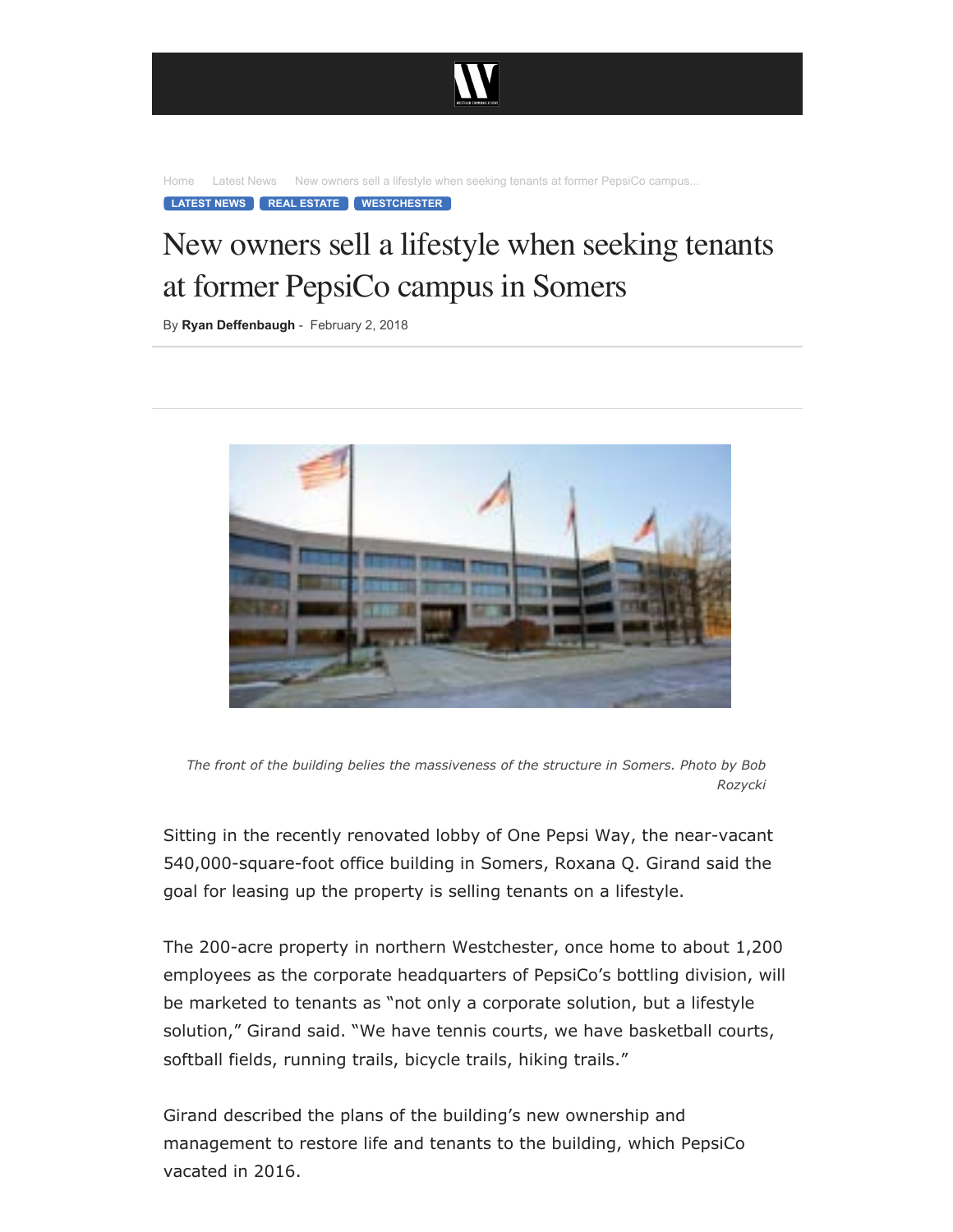Girand is president and CEO of Sebastian Capital Inc., a Manhattan real estate firm that specializes in representing wealthy families in Latin America with real estate assets in the U.S. market. Girand represents what she described as a group of Mexican investors that purchased the PepsiCo building for \$87 million in 2015.

Her company also represents the same ownership at the 1.2 millionsquare-foot former IBM campus in Somers, which IBM sold in 2016 after the company announced it would relocate its employees there to other offices.

Girand's job puts her in charge of finding new businesses to occupy the large footprint left behind by the two Fortune 500 companies. The two properties together total about 1.6 million square feet of office space.

While Girand said plans are still being finalized for the IBM campus, the company is moving forward with a multi-tenant leasing strategy at the former PepsiCo campus, which it re-branded as the Urban Campus. And while the nine-story building is in a submarket with already high vacancy rates, Girand was confident in describing the building's attraction to businesses.



*The back of the building shows the three, 8story segments of the building. Photo by Bob Rozycki*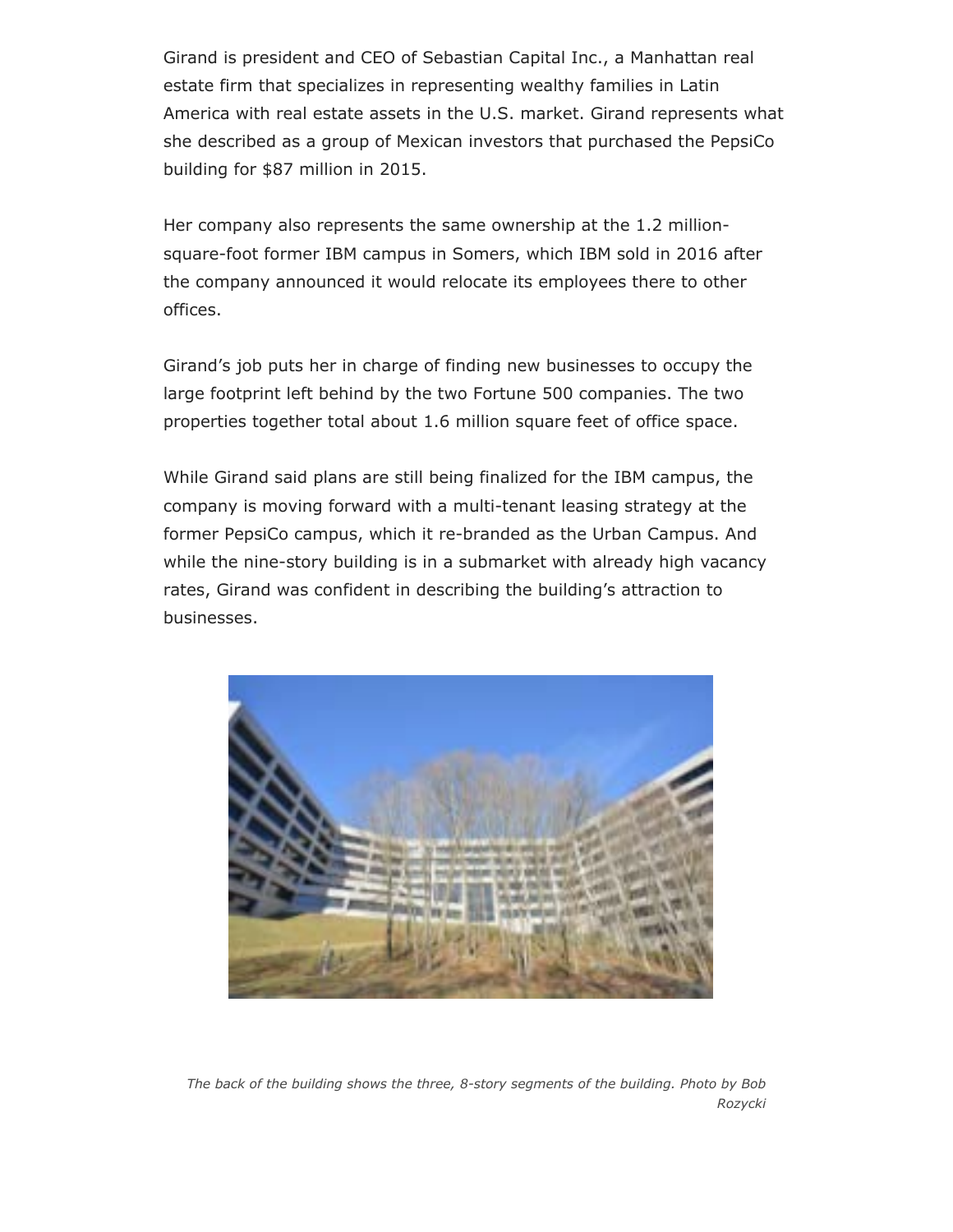She pointed to the new security desk as an example. In renovating the lobby, the desk was moved to the side of the main entrance to allow employees and visitors a clear view of the Muscoot Reservoir as they walk in.

"Your focus is now completely directed to the reservoir, toward seeing what we are, which is an amazing building that is never going to be built again, in an area that is unique," she said. "Give me three buildings in Westchester where you have water views, open skies and a Class A building. There are not too many."

She said that repositioning such a large asset "takes time and takes work to make sure that everybody is comfortable. You only really need one or two tenants and it's a domino effect, and we're seeing that right now."

The building served for more than 30 years as headquarters for the Pepsi Bottling Co., a spinoff of PepsiCo. PepsiCo reacquired the company in 2010 and renewed its lease at the Somers facility one year later. In 2015, the company announced it would consolidate its operations and relocate employees to its offices in White Plains and headquarters in Purchase. The last employees in Somers left in 2016.

The group of investors that Girand represents purchased the building under the company name 1 P Way LLC. While Girand declined to characterize the ownership group, the Business Journal reported following the sale that the purchaser was an affiliate company in Mexico City of Mexican business magnate Carlos Slim Helu. A Slim spokesperson later confirmed to Forbes magazine that a real estate company affiliated with the billionaire was behind the deal.

Girand declined to disclose how much the new owners have invested in the property, but detailed a number of recent facility updates.

Part of the focus, she said, was shifting the building's interior from something that was designed "by Pepsi, for Pepsi" to a more communityoriented and collaborative environment.

"Right now the model of having this enormous space for large companies isn't totally there," Girand said. "People want more space efficiency and more of that urban feeling in a serene environment."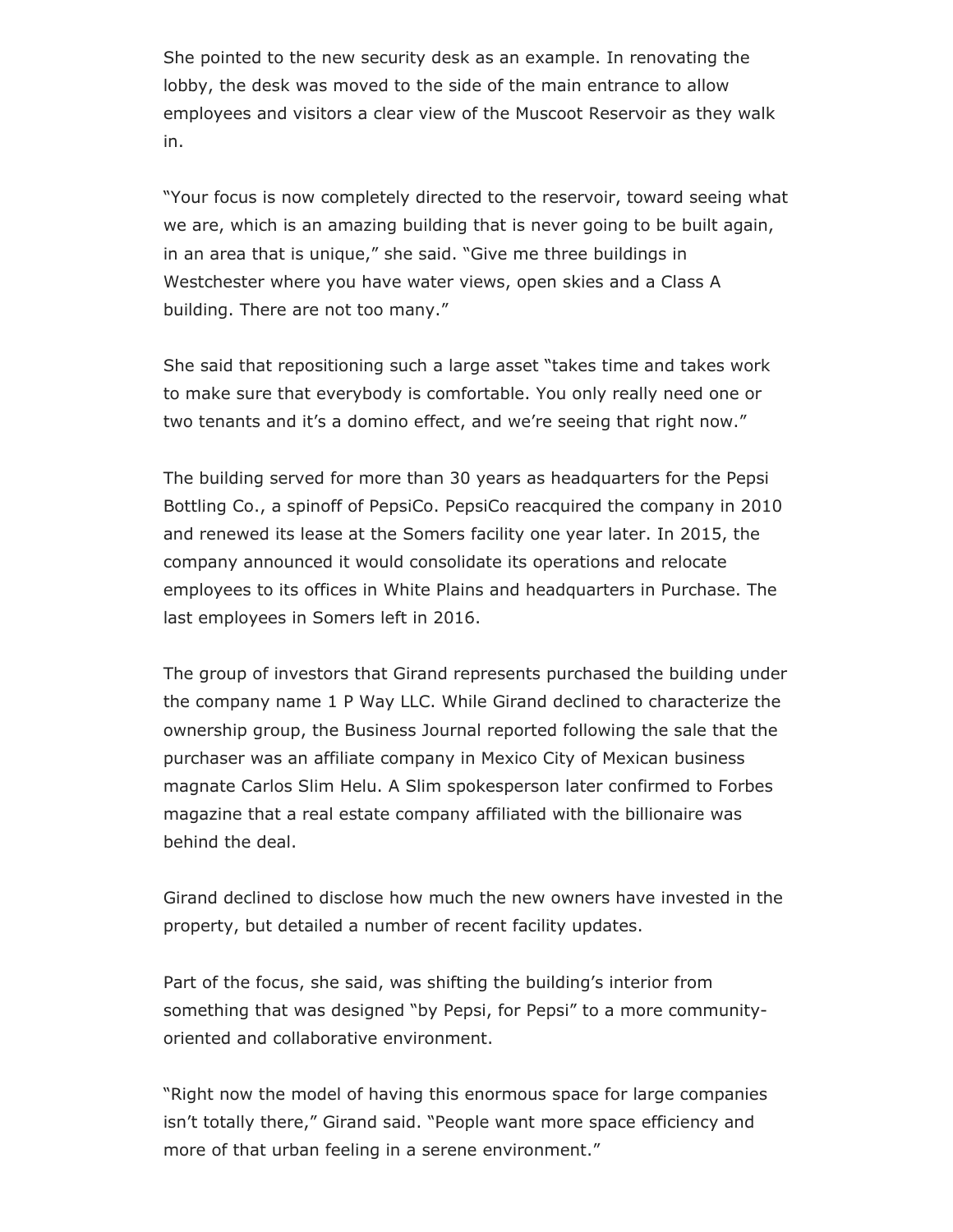To attract a range of tenants, Girand said she needed a design that was "nice and modern, nothing too big or over the top."



*A side view of the building with the Muscoot Reservoir to the right. Photo by Bob Rozycki*

That included removing the Pepsi memorabilia that once greeted visitors. The lobby has been renovated with new furniture and a coat of paint and offers free Wi-Fi access. It features a 24-hour grab-and-go station for employees working odd hours to grab a sandwich or coffee.

A health club run by a third party is on the way and will be open to both office tenants and the community. A renovated restaurant and cafeteria will open this summer on the fifth floor, which also offers conference and meeting space for tenants.

In about a month, Girand said, a pinball machine, arcade games and a pool table will be added to the main lobby, where a ping pong table is already in place.

"What I want people to see is that yes, you are working in a corporate environment… but you want to give employees a way of life," Girand said. "That lifestyle component is something that was missing back in the '80s, '90s, where everything was so compact. Now people want interaction."

Toward that end, the company converted part of the sixth floor of the building into a co-working space of about 10,000 square feet for smaller